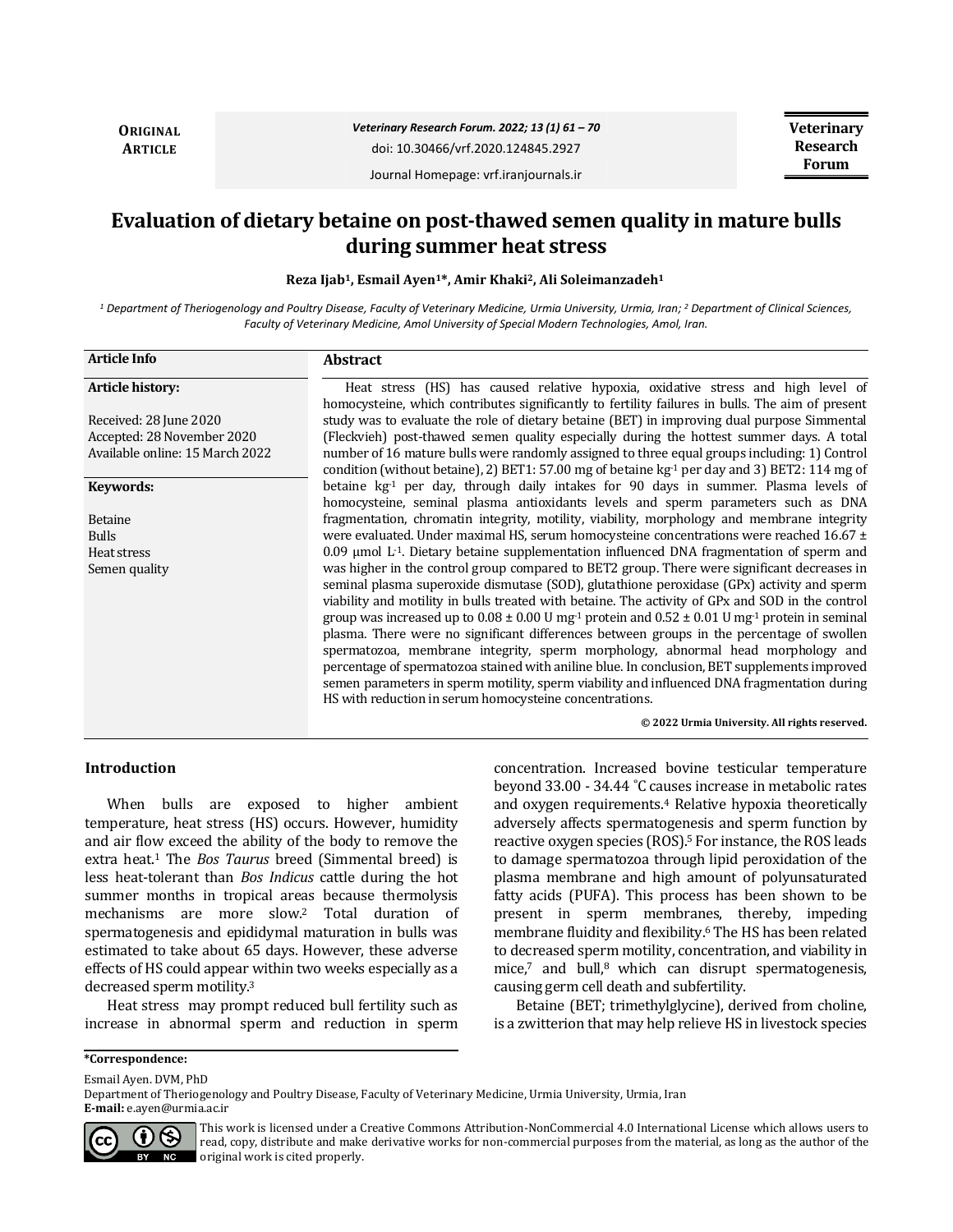and elevate their reproductive performance. The principle role for BET in the body is as a methyl donor and an osmoprotectant. BET donates one of its methyl groups to convert homocysteine (Hcy) into L-methionine.<sup>9</sup> High level of Hcy in seminal plasma and blood is negatively correlated with the sperm count, motility and DNA sperm fragmentation.<sup>10</sup> Furthermore, higher levels of Hcy level have been increased markedly with oxidative stress or response to heat shock. Although Hcy has been a sulfur containing amino acid for the growth of cells, Hcy toxicity such as protein structural modifications, oxidative stress and neurotoxicity have been associated with elevated levels of Hcy. The Hcy can be metabolized via two alternative pathways, the transsulfuration pathway allows conversion of methionine into cysteine and/or converted back to methionine through remethylation pathway, betaine is involved in this pathway.11 Numerous studies have been carried out to investigate the potential, nutritional and physiological functions of betaine supplementation on animal performance.9,12 The osmoregulation-related properties of BET, such as water solubility and dipolar zwitterion properties help maintain the balance of fluid both inside and outside of cells in stress-related conditions like HS condition during summer.

The majority of the existing *in vivo* studies showed dietary BET could improve reproductive and/or productive performance during HS in rabbit bucks,<sup>13</sup> boars,<sup>14</sup> lactating Holstein cows, $15$  lactating sows $16$  and male mice.<sup>7</sup> The following hypotheses were tested in the present study: Dietary BET supplementation would lead to reduce the effect of HS on post-thawed semen parameters and an improvement of post-thaw semen quality in fertile bulls.

#### **Materials and Methods**

**Animals and experimental design.** The experiment was performed at the Simmental Cattle Breeding Center, Amard-dam Company, Amol, Iran (height above sea level: 47m, 36° 28′ 11″ N, 52° 21′ 3″ E). Semen was collected from 15 mature dual purpose Simmental (Fleckvieh) fertile bulls with the live body weight ranged within 650 - 1,100 kg and aged 3 to 6 years that used as frozen semen producer from June 2019 to September 2019 between 8:00 and 12:00 A.M. The sexual stimulation of bulls was carried out by 10 min standing near the dummy (a restrained bull in the box) with three false jumps. Bulls were maintained under similar conditions of feeding and housing, in which all the animals received the same diet. The animals were fed three times per day based on following Fleckvieh bulls' daily diet formula: Silage 18.00 kg including 8.50% crude protein, 54.50% neutral detergent fiber (NDF), 32.70% acid detergent fiber (ADF), 1.80% fat, 5.70% ash, and 25.00% dry matter), concentrate 9.00 kg (14.68% crude protein, 16.80% NDF, 13.10% ADF, 3.20% fat, 7.40% ash, and 89.20% dry

matter), alfalfa 3.00 kg, straw and water *ad libitum*, calcium 0.74%, phosphorus 0.53%, sodium 0.49%, magnesium 0.29%, zinc 375 ppm, manganese 381.44 ppm, cobalt 1.01 ppm, selenium 2.75 ppm plus mineral and vitamin supplements. We attempted to monitor daily weather data including minimum and maximum for ambient temperatures and relative humidity. Rectal temperature (RT) was also measured. Semen samples were categorized into four groups according to the following timings: Early stages of HS, T1 (June) and T2 (July), late stage of HS, T3 (August) and after periods of HS, T4 (September). Temperature-humidity index (THI) was calculated:

$$
THI = (1.8 \times T + 32) - [(0.55 - 0.0055 \times RH) \times (1.8 \times T - 26)]
$$

where, T is the air temperature in ˚C, and RH is the relative humidity in percent  $(\%).^{17}$  THI thresholds for HS in cattle was reported as follows: Comfort (THI < 68), mild discomfort (68 < THI < 72), discomfort (72 < THI < 75), alert (75 < THI < 79), danger (79 < THI < 84) and emergency (THI > 84).<sup>18</sup> Animals were randomly divided into three groups of five bulls each to receive betaine (96.00% betaine, Vistabet, AB Vista, Marlborough, UK): without BET (control group),  $57.00$  mg of BET kg $^{-1}$  of BW per day (BET1) and 114 mg BET kg-1 of BW per day (BET2).<sup>15</sup> Bulls in all groups were fed on 100 g of premix daily consisting ground corn with different contents of BET for treatment groups and without betaine (placebo) for control group for 90 days. However, measurement variables were followed for 120 days to investigate the effects of HS in control group.

**Semen collection.** Semen ejaculates were collected twice a week (2 to 3-day intervals) using an artificial vagina (45.00 ˚C) and ejaculate was collected from each bull two times in a day of collection. Semen samples were immersed in the water bath at 32.00 ˚C until semen evaluation. Semen volume and concentration were measured by a sterile graduated glass vial and SDM photometer (Minitube, Tiefenbach, Germany) calibrated for bull sperm cell counting, respectively.

**Semen processing, freezing, and thawing.** One step dilution method (room temperature semen packaging) was applied for semen freezing through following procedure. In brief, semen samples with motility of at least ≥ 70.00% and normal morphology and viability ≥ 80.00% were used for freezing. Pre-extender dilution was prepared with gentle addition of the extender (Steridyl CSS, Minitube, Germany) to the semen (with ratio of 1:1) and then placed in a water bath at 34.00 ˚C for 10 min. The extender was Steridyl CSS (Minitube). It was a ready to use TRIS (Minitube) base extender which already contained the egg yolk in the concentrate. Only 750 mL of pure water has to be added to 500 mL of the concentrate for preparation. Steridyl (minitube) contained TRIS, citric acid, sugar, buffers, glycerol, purest water,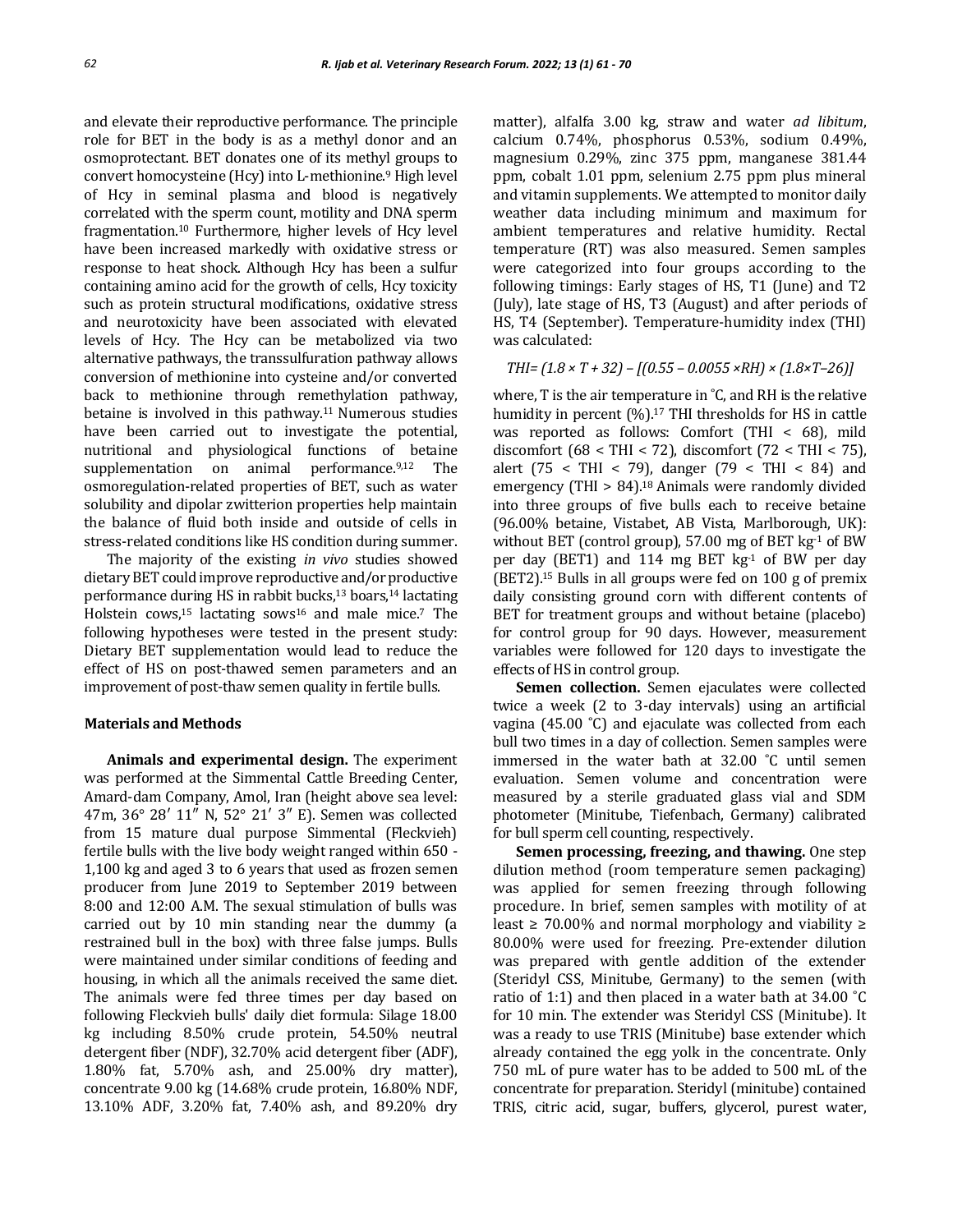irradiated sterile egg yolk and antibiotics (tylosin, gentamicin, spectinomycin, lincomycin). At this time the volume of final needed extender was calculated using following formula:

# *Number of doses = (semen volume × semen concentration × progressive motile sperm × morphologically normal sperm) / (sperm per dose [15.00 × 106])*

After 10 min, final solution was prepared with adding the pre-extender to final calculated extender volume and left at room temperature  $(20.00 - 24.00 \degree C)$  for 15 min. Then, the semens were packed into the 0.50 mL straws (Minitube, Čeľadice, Slovakia) with MPP Uno automated filling and sealing machine (Minitube, Tiefenbach, Germany) and placed on the loading and counting tray. Then, the packed straws were kept at 4.00 ˚C for 3 hr in refrigerator in order to reach in equilibration stage. Finally, equilibrated semens were put in MT freezer device (Minitube) at  $-120$  °C for 10 min. Frozen straws were stored in the separate goblets into the canisters of the liquid nitrogen container at –196 ˚C.

**Measuring sperm motility using CASA**. After two weeks frozen–thawed semen samples were analyzed to compare the sperm motility parameters obtained using the computer assisted sperm motility analysis (CASA, version 6.0; Hoshmand Fanavaran, Tehran, Iran). Parameters such as progressive motility (PM), curvilinear velocity (VCL), straight line velocity (VSL), average path velocity (VAP), lateral head displacement (ALH), beat cross frequency (BCF), degrees of deviation (MAD) and linearity (LIN; VSL/VCL) were evaluated. All analyses were performed by light microscope equipped with warm plate and maintaining samples at 37.00 ˚C and a chamber (depth of 10  $\mu$ m, surface graticule of 100  $\times$  0.01 mm<sup>2</sup>) to avoid reduction in sperm motility during the analysis.

**Assessment of membrane integrity.** The hypoosmotic swelling test (HOST) predicts sperm membrane function. The HOST was carried out following the technique used by Revell and Mrode.<sup>19</sup> Percentages of sperm reacted in a HOST and the sperm with swollen or coiled tails were determined for all bulls.

**Sperm viability and morphology assay.** Eosinnigrosin (Minitube) staining was used for viability and morphological abnormality assessment by examination of 200 sperm per sample under 400 x magnification.<sup>20</sup>

**Measurement of antioxidants in seminal plasma.** Superoxide dismutase (SOD) activity in seminal plasma was determined using commercial kit (Randox, Crumlin, UK) based on the manufacture's manual. One unit of SOD was defined as the amount of enzyme activity required for 50.00% inhibition of 2-[4-iodopheny]-3-[4-nitrophenyl]-5 phenyltetrazolium chloride (INT) reduction. Eventually, results were expressed as  $U$  mg<sup>-1</sup> protein in seminal plasma.<sup>21</sup> Glutathione peroxidase (GPx) was measured using commercial kit (Randox Laboratories Ltd.) according to Paglia and Valentine.<sup>10</sup> The values of enzyme were expressed as specific activity  $(U \text{ mg}^{-1})$  protein in seminal plasma) and total activity (mU per total seminal plasma).

Total Hcy measurement. Serum Hcy was measured using enzyme-linked immunosorbent assay (ELISA) kits (Axis-Shield, Dundee, Dundee, UK). Serum total Hcy concentrations were measured by sandwich ELISA ( $\mu$ mol L<sup>-1</sup>).

**Acridine orange staining.** Acridine orange binding to RNA interferes DNA fragmentation index calculation in sperm chromatin structure assay.<sup>22</sup> The percentage of spermatozoa stained with Acridine Orange were determined by counting 200 spermatozoa per slide under 400× magnification. Red and green sperm could be observed. Green sperms were classified as normal DNA and yellow to red sperms were classified as damaged DNA (D-DNA), (Fig. 1).

**Acidic aniline blue staining.** As previously described by Hofmann and Hilscher,<sup>23</sup> sperm chromatin quality was studied by aniline blue, as an indicator of significant chromatin/DNA damage. The air-dried fixed smears were stained for 5 min in 5.00% aqueous aniline blue solution (5.00 g aniline blue (Sigma-Aldrich, St. Louis, USA) and 4.00% acetic acid (Sigma-Aldrich, USA) in double distilled water pH = 3.50). The percentage of spermatozoa stained with aniline blue and aniline blue positive (ANBP) were determined by counting 400 spermatozoa per slide under bright field microscope under 400× magnification (Fig. 1).

**Statistical analysis.** Statistical analyses were performed with SPSS Software (version 24.0; IBM Corp., Armonk, USA). Data were expressed as mean ± standard deviation and the samples were analyzed using repeated-measures analysis of variance. The Bonferroni correction was applied when comparing the percent change in each betaine treatment groups compared to the control. Differences with values of  $p < 0.05$  were considered to be significant statistically. Bivariate associations between homocysteine levels and SOD and GPX activities as well as sperm parameters the betaine group during HS were evaluated with Pearson's correlation coefficient.



**Fig. 1. A)** Acridine orange staining for detecting DNA damage of spermatozoa. Indigo arrows show spermatozoa with normal DNA and purple arrows indicate spermatozoa with damaged DNA (100×), **B)** Aniline blue staining to recognize remained histones of sperm chromatin. Dark red arrows indicate normal spermatozoa and the lime one points out the spermatozoid with remained histones (400×).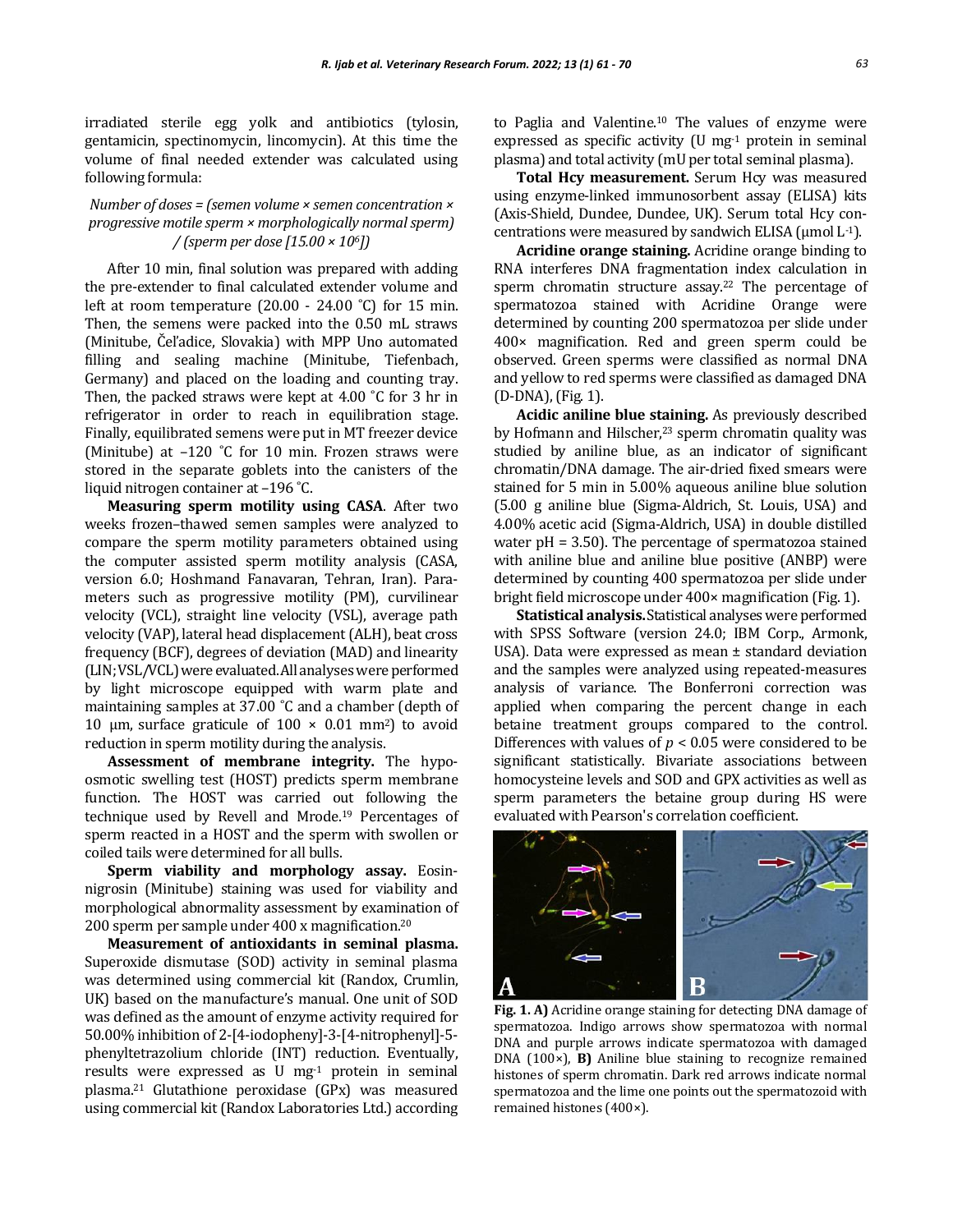#### **Results**

Mean humidity percentages were 88.00, 92.00, 93.16 and 70.00 from June until September during study period. At that period mean ambient temperatures (bulls keeping hall) were 26.50, 24.02, 22.50, 20.01, respectively. Averages indoors ambient temperature in early summer was significantly higher than in early autumn. The monthly average THI values obtained under THI model in the present study, varied from 66.35: comfort status, in the month of September (T4) to 78.26: alert status, in the month of July (T1). THI values were grouped into four groups: T1: 78.26 (severe HS), T2: 74.44 (moderate HS), T3: 71.94 (moderate to absence of HS), T4: 66.35 (absence of HS), (Fig. 2).

Averages indoors ambient temperature in early summer was significantly higher than in early autumn. Regarding rectal temperature (RT), measurements were ranged from 39.10 to 38.42 ˚C in different classified betaine groups 39.50 to 37.80 ˚C and not different between BET treatment and control groups ( $p > 0.05$ ). The general RT averages during four months of observation were different significantly (*p* < 0.05). Tropical climates with high ambient temperature and humidity might lead to HS (Fig. 3).



**Fig. 2.** The monthly average temperature-humidity index values from June to September (T1 to T4).



**Fig. 3.** The rectal temperature from June to September in three groups including control, BET1, and BET2.

Post-thawed semen parameters of fertile bulls were different in the early stage of HS (T1 and T2), late stage of HS (T3) and after periods of HS (T4). The HS had a strong impact on the overall semen parameter that was remarkably improved in time 4. It (T1) significantly reduced sperm viability ( $p < 0.05$ ), sperm progressive motility ( $p < 0.05$ ), CASA parameters of sperm motility including VSL, VCL, LIN, VAP (*p* < 0.05 for all parameters) and significant increase of abnormal sperm morphology (*p* < 0.05) and abnormal sperm head morphology (*p* < 0.05) were demonstrated compared to CP. Despite improvement in many of these parameters, during the late phase of HS (T3), abnormal sperm morphology (*p* > 0.05) and abnormal sperm head morphology (*p* < 0.05) were still significantly different compared to non-heat-stress days. We found no statistically significant difference in the semen volume, sperm concentration, HOST (percentage of swollen spermatozoa, cytoplasmic droplets, mid-piece abnormality, tail defects and some CASA motility parameters (ALH, MAD and BCF between T1 and T2 with CP ( $p > 0.05$  for all comparisons), (Table 1).

Serum homocysteine level concentrations, semen antioxidant enzymes (i.e., SOD, GPx), sperm motility, sperm viability, sperm abnormality, sperm membrane integrity (HOS), percentage of normal intact acrosome, DNA fragmentation (using acridine orange staining) and sperm chromatin integrity (using aniline blue staining) when bulls were heat stressed during three months of summer including June (T1), July (T2) and August (T3) in all groups are summarized in Table 2. Under maximal HS (T1), serum homocysteine concentrations reached  $16.67 \pm$ 0.09  $\mu$ mol L<sup>-1</sup>, however, homocysteine concentrations tended to decrease when body temperature was decreased in T2 and T3 (16.48  $\pm$  0.11 and 15.59  $\pm$  0.14). Hcy concentration was lower in BET2 group ( $p < 0.05$ ) compared to the control group and BET1 group. The supplementation of BET did not provide a significant effect on the level of post-thaw sperm abnormality, sperm membrane integrity, sperm chromatin integrity when bulls were exposed HS.

The percentage of sperm motility was significantly increased in high-dose treated group compared to the control group ( $p < 0.05$ ). Both treated groups also exhibited a significant increase in the percentage of sperm viability during HS period (BET1,  $p < 0.05$  and BET2  $p <$ 0.05). The HS had also a strong impact on the number of DNA fragmentation of sperm. Dietary betaine supplementation influenced DNA fragmentation of sperm and it was higher in the control group compared to group BET2 (7.80 ± 0.44 *vs* 5.93 ± 0.38; *p* < 0.05). Following the freeze-thawing process, supplementation with BET2 led to lower SOD activity in seminal plasma compared to the control (0.44 ± 0.01 *vs* 0.52 ± 0.01; *p* < 0.05, respectively), but the effect of lower doses of betaine (57.00 mg) did not provide difference on the level of SOD activity when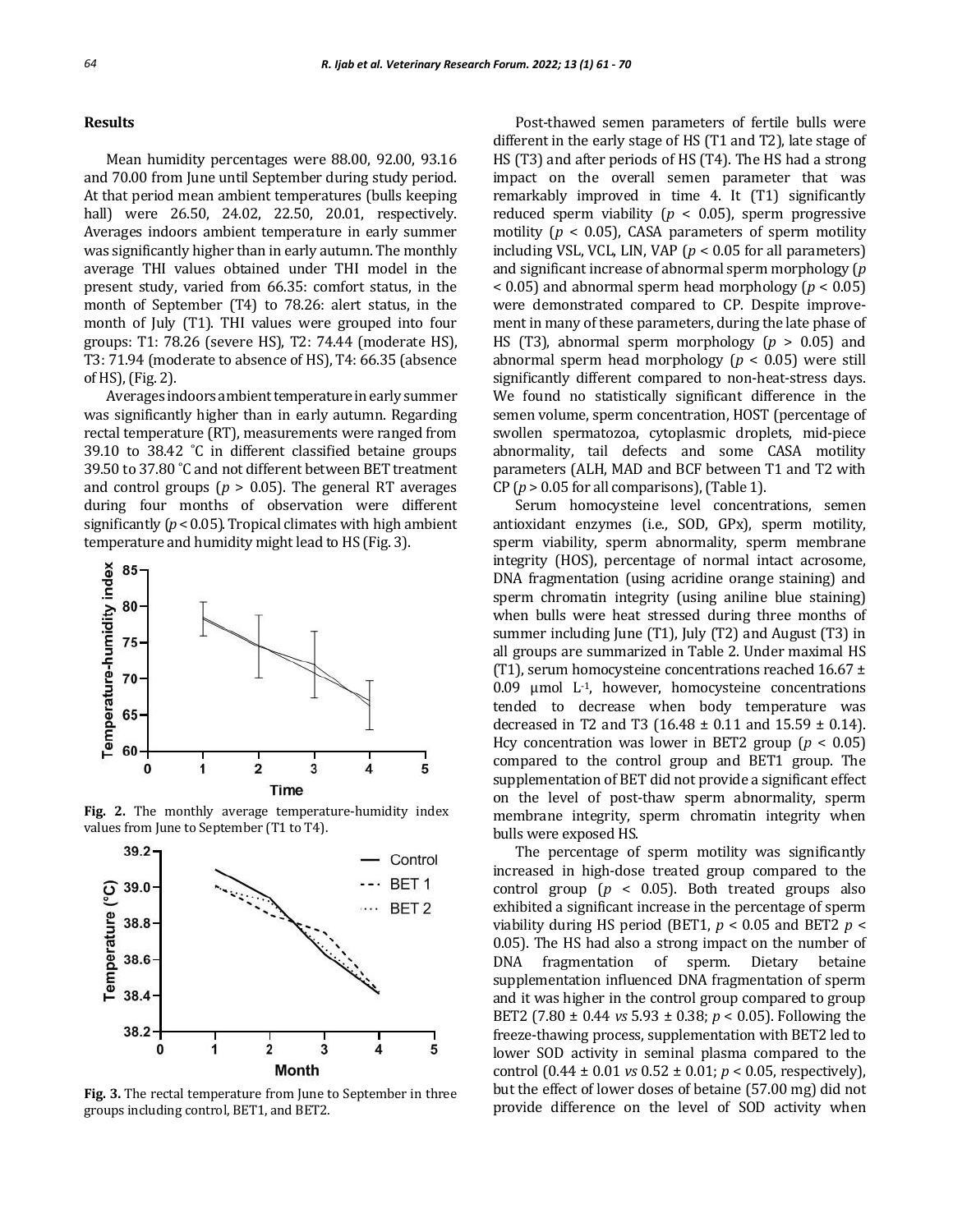compared to the controls ( $p > 0.05$ ). There were significant decrease in seminal plasma GPX activity in bulls treated with BET1 and BET2, where the control was  $0.08 \pm 0.00$ , BET1 group was  $0.07 \pm 0.00$  and BET2 group was  $0.06 \pm 0.00$ 0.00 ( $p < 0.05$ ). In the control bulls, HS caused a significant increase in SOD and GPx activities, respectively, from 0.60 to 0.36 and 0.08 to 0.07 U mg<sup>-1</sup> protein. The SOD activity in T1 (0.60 U mg<sup>-1</sup> protein;  $p < 0.01$ ) or T2 (0.46 U mg<sup>-1</sup> protein;  $p < 0.05$ ) was significantly higher than that in T4  $(0.36 \text{ U} \text{ mg}^1 \text{ protein})$ . Similarly, there were significant increase in GPx activity in early summer with early

autumn: T1 (0.08 U mg-1 protein; *p* < 0.05) and T2 (0.07 U mg<sup>-1</sup> protein;  $p < 0.05$ ) with T4 (0.06 U mg<sup>-1</sup> protein).

In BET2 groups, high level of plasma homocysteine was correlated with increased DNA fragmentation (DF), abnormal sperm membrane integrity and activities of antioxidant enzymes, GPx and SOD. Also, a significant negative correlation was observed between Hcy and sperm motility and viability ( $R = 0.35$ ,  $p < 0.05$  and  $R =$ 0.33,  $p < 0.05$ ). A strong positive correlation was seen between DF rates and the SOD activities ( $R = 0.51$ ,  $p \leq$ 0.05), the correlation between DF rate and GPx was less

**Table 1.** The impact of hot weather on semen parameters after thawing in heat-stressed and non-heat-stressed condition. Values are expressed as means ± SD.

|                  |                               | <i>p</i> -value               |                                |                  |                  |
|------------------|-------------------------------|-------------------------------|--------------------------------|------------------|------------------|
| <b>Parameter</b> | Time 1                        | Time 2                        | Time 4                         | $T_1 \times T_4$ | $T_2 \times T_4$ |
| Via $(\%)$       | $46.04 \pm 0.81$ <sup>a</sup> | $53.68 \pm 0.31$              | $57.13 \pm 0.54$ <sup>a</sup>  | 0.00             | 0.53             |
| Pm(%)            | $38.49 \pm 0.53$ <sup>a</sup> | $40.47 \pm 0.73$              | $42.37 \pm 0.71$ <sup>a</sup>  | 0.00             | 0.64             |
| Morph $(\%)$     | $18.58 \pm 0.34$ <sup>a</sup> | $16.67 \pm 1.64$ <sup>b</sup> | $12.74 \pm 1.13$ <sup>ab</sup> | 0.00             | 0.02             |
| HOST (%)         | $30.27 \pm 1.98$              | $31.41 \pm 1.44$              | $29.25 \pm 1.80$               | 1.00             | 1.00             |
| Cyt(%)           | $0.79 \pm 0.32$               | $0.88 \pm 0.20$               | $0.40 \pm 0.11$                | 1.00             | 0.25             |
| Mid $(%)$        | $1.79 \pm 0.16$               | $1.68 \pm 0.23$               | $1.30 \pm 0.18$                | 0.33             | 1.00             |
| Head $(\% )$     | $6.57 \pm 0.96$ <sup>a</sup>  | $6.39 \pm 1.21$               | $3.48 \pm 0.50$ ab             | 0.00             | 0.02             |
| Tail $(\%)$      | $9.41 \pm 0.99$               | $7.70 \pm 1.19$               | $7.62 \pm 0.91$                | 0.25             | 1.00             |
| <b>VCL</b>       | $47.56 \pm 1.53$ <sup>a</sup> | $51.05 \pm 1.64$              | $55.77 \pm 1.90$ <sup>a</sup>  | 0.00             | 0.39             |
| <b>VSL</b>       | $28.87 \pm 0.97$ <sup>a</sup> | $30.98 \pm 0.91$              | $34.05 \pm 1.15^{\circ}$       | 0.00             | 0.39             |
| <b>VAP</b>       | $33.49 \pm 0.92$ <sup>a</sup> | $35.47 \pm 0.92$              | $38.89 \pm 1.19$ <sup>a</sup>  | 0.00             | 0.18             |
| <b>LIN</b>       | $38.88 \pm 0.89$ <sup>a</sup> | $54.74 \pm 11.93$             | $44.50 \pm 1.15^{\circ}$       | 0.00             | 1.00             |
| <b>BCF</b>       | $2.38 \pm 1.82$               | $0.76 \pm 0.02$               | $0.84 \pm 0.02$                | 1.00             | 0.17             |
| <b>MAD</b>       | $22.80 \pm 0.88$              | $24.18 \pm 0.19$              | $24.69 \pm 0.82$               | 0.78             | 1.00             |
| <b>ALH</b>       | $2.17 \pm 0.04$               | $2.27 \pm 0.06$               | $2.38 \pm 0.06$                | 0.06             | 1.00             |

T1: June, severe heat stress (THI values: 78.26). T2: July, moderate heat stress (THI values: 74.44). T4: September, absence of heat stress (THI values: 66.35). Via: Viability. PM: Progressive motility. Morph: Abnormal morphology. HOST: The mean percentage of positive HOST sperm. Cyt: Percentage of cytoplasmic droplets. Mid: Defects of the mid-piece. Head: The mean percentage of spermatozoa with abnormal heads. Tail: Abnormal tail morphology. VCL: Curvilinear velocity. VSL: Straight line velocity. VAP: Average path velocity. LIN: linearity. BCF: Beat cross frequency. MAD: Mean angular displacement. ALH: Amplitude of lateral head. ab Different letters on the same line indicate differences in three time points  $(p < 0.05)$ .

**Table 2.** Homocysteine concentrations, some other seminal parameters and sperm characteristics measured during summer. Values are expressed as means ± SD.

|                                    |                               | <b>Groups</b>                |                               | Time                                                      |                               |                                                              |       | <i>p</i> -value           |  |  |
|------------------------------------|-------------------------------|------------------------------|-------------------------------|-----------------------------------------------------------|-------------------------------|--------------------------------------------------------------|-------|---------------------------|--|--|
| <b>Parameter</b>                   | Control                       | BET <sub>1</sub>             | BET <sub>2</sub>              | <b>T1</b>                                                 | T2                            | T3                                                           |       | Treat Time $T \times G$   |  |  |
| Hcy ( $\mu$ mol L <sup>-1</sup> )  | $16.57 \pm 0.12$ <sup>a</sup> | $16.16 \pm 0.10$             | $16.00 \pm 0.10^{\circ}$      | $16.67 + 0.09a$                                           |                               | $16.48 \pm 0.11$ <sup>b</sup> $15.59 \pm 0.14$ <sup>ab</sup> |       | $0.006*0.000*0.020*$      |  |  |
| $D-DNA (%)$                        | $7.80 \pm 0.44$ <sup>a</sup>  | $6.63 \pm 0.38$              | $5.93 \pm 0.38$ <sup>a</sup>  | $7.13 \pm 0.25$ <sup>ab</sup>                             | $6.65 \pm 0.22$ <sup>a</sup>  | $6.57 \pm 0.23^{\circ}$                                      |       | $0.012^*$ 0.000* 0.471    |  |  |
| ANBP $(% )$                        | $2.24 \pm 0.24$               | $2.11 \pm 0.21$              | $2.01 \pm 0.21$               | $2.20 \pm 0.14$ <sup>a</sup>                              | $2.15 \pm 0.14$ <sup>b</sup>  | $2.00 \pm 0.11$ <sup>ab</sup>                                |       | $0.760$ $0.003^*$ $0.910$ |  |  |
| $GPX$ (U mg <sup>-1</sup> protein) | $0.08 \pm 0.00$ <sup>ab</sup> | $0.07 \pm 0.00$ <sup>a</sup> | $0.06 \pm 0.00^{\rm b}$       | $0.08 \pm 0.00$ <sup>ab</sup>                             | $0.07 \pm 0.00$ <sup>ac</sup> | $0.06 \pm 0.00$ bc                                           |       | $0.002^*$ 0.000* 0.501    |  |  |
| $SOD$ (U mg <sup>-1</sup> protein) | $0.52 \pm 0.01$ <sup>a</sup>  | $0.48 \pm 0.01$              | $0.44 \pm 0.01a$              | $0.61 + 0.01$ ab                                          | $0.44 \pm 0.01$ ac            | $0.40 \pm 0.01$ bc                                           |       | $0.001^*$ 0.000* 0.743    |  |  |
| Via $(%)$                          | $47.56 \pm 1.32$ ab           | $53.70 \pm 1.30$ a           | $53.43 \pm 1.26$              | $46.04 \pm 1.17$ ab 53.80 $\pm 2.03$ a 53.40 $\pm 2.80$ b |                               |                                                              |       | $0.005^*$ 0.000* 0.302    |  |  |
| Morph $(\%)$                       | $16.51 \pm 2.61$              | $13.22 \pm 2.26$             | $21.00 \pm 2.26$              | $18.58 \pm 1.34$                                          | $16.67 \pm 1.64$              | $15.49 \pm 1.81$                                             |       | $0.066$ $0.107$ $0.041*$  |  |  |
| PM (%)                             | $37.63 \pm 0.80$ <sup>a</sup> | $40.02 \pm 0.74$             | $41.33 \pm 0.77$ <sup>a</sup> | $38.49 \pm 0.53$                                          | $40.47 \pm 0.73$              | $40.02 \pm 0.79$                                             |       | $0.008^*$ 0.091 0.104     |  |  |
| HOST (%)                           | $32.86 \pm 2.05$              | $30.93 \pm 1.77$             | $29.02 \pm 1.77$              | $30.27 \pm 1.03$                                          | $31.41 \pm 1.41$              | $31.13 \pm 2.08$                                             | 0.377 | 0.836 0.916               |  |  |
| Head $(\% )$                       | $6.72 \pm 1.70$               | $3.39 \pm 1.47$              | $7.63 \pm 1.47$               | $6.57 \pm 0.96$                                           | $6.39 \pm 1.21$               | $4.78 \pm 1.00$                                              |       | 0.123 0.152 0.000         |  |  |

BET1: 57.00 mg of BET kg<sup>-1</sup> of BW per day, BET2: 114 mg BET kg<sup>-1</sup> of BW per day. T1: June, T2: July, T3: August, Treat: Treatment, T × G: Treatment × Groups, Hcy: Plasma homocysteine level, D-DNA: Sperm DNA fragmentation, ANBP: Spermatozoa stained with aniline blue, GPX: Activity of seminal plasma glutathione peroxidase, SOD: Activity of seminal plasma superoxide dismutase, Via: viability, Morph: Abnormal morphology, PM: progressive motility, HOST: The mean percentage of positive HOST sperm, and Head: The mean percentage of spermatozoa with abnormal heads.

\* indicate significant difference between groups and time on the same row (*p* < 0.05).

ab Superscript letters denote significant difference between treatments (*p* < 0.05).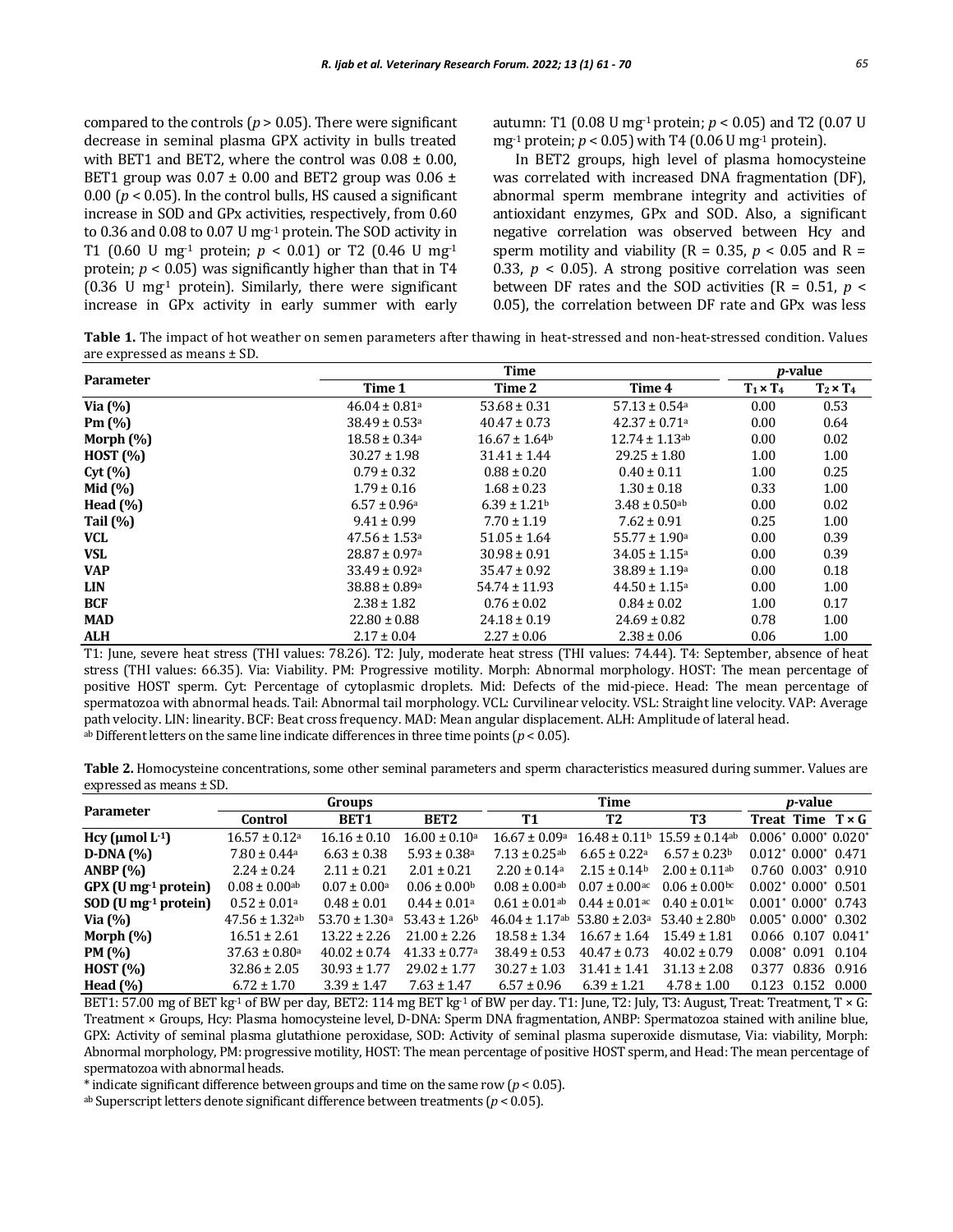clear ( $R = 0.32$ ,  $p > 0.05$ ). Moreover, a significant negative correlation was observed between DNA damage and sperm motility as well as morphology ( $R = -0.037$  and  $R =$ –0.38). In BET groups, a significant negative correlation was observed between SOD activities and sperm motility (*p* < 0.05, R= –0.43), sperm morphology (*p* < 0.05, R= – 0.44) and sperm viability ( $p < 0.05$ , R= -0.51), while its activity was positively correlated with GPx activity (*p* < 0.05, R= –0.43). GPx activity in testicular fluid concentrations was correlated  $(R = 0.38)$  with sperm motility. In contrast, GPx activity was not in correlation with any different sperm parameter. The correlations for each pairing of variables are shown in Table 3.

# **Discussion**

According to the results obtained in this study, the monthly average THI values during summer months indicated that HS contributed significantly to decrease in semen quality in comparison with bulls not exposed to HS. Our findings showed that post-thawed viability, progressive motility, abnormal morphology, abnormal head morphology and CASA parameters (VSL, VCL, LIN, VAP) of cryopreserved bull spermatozoa were affected by HS adversely during the hot summer months, whereas the number of spermatozoa, semen volume, percentage of swollen spermatozoa, membrane integrity, cytoplasmic droplets, Mid-piece abnormality, tail defects, ALH, MAD and BCF were not significantly varied depending on HT.

One of the main factors affected the bull fertility was the DNA fragmentation and chromatin integrity in spermatozoa, which could be associated with HS. The present study indicated that HS increased the activities of SOD and GPx, which were improved with decrease of air temperature. It has been well established that increased scrotal temperatures in the testes lead to an increase of testicular metabolism and oxygen utilization without a corresponding rise in testicular blood flow.<sup>24,25</sup> This has been termed "hypoxia-reperfusion injury". Hypoxic damage generates ROS in tissues after the reestablishment of the normal temperature and tissue reperfusion.25,26 The HS increases the production of reactive oxygen species and changes in oxidative enzyme activity.27,28 Moreover, it was reported that antioxidant defense systems in seminal plasma was associated with seasonal changes.29,30 The generation of ROS during HS in male germ cells may lead to severe DNA oxidative damage and abnormal chromatin condensation.<sup>31</sup> Our data analysis revealed a significantly higher percentage of sperm DNA fragmentation and chromatin damage in warmer months than in cooler months. The results of the present study showed that BET supplements ameliorated oxidative stress status and sperm DNA fragmentation, which increased sperm motility and viability subsequently. Sperm with DNA fragmentation showed significant negative correlations with semen parameters: Viability (R= –0.37, *p* < 0.05) and normal morphology (R = –0.38, *p* < 0.05) were significantly enhanced in the BET2 group. We also found a positive correlation between DF and SOD activities in the BET2 group. The percentage ANBP was calculated and compared among groups, however, the differences were not statistically significant.

Sahin *et al*., exposed Japanese quail to HS and reported greater homocysteine serum concentrations than birds kept at thermoneutral temperature.<sup>32</sup> There are few studies conducted to investigate the Hcy levels in cattle. In a study by Kiliçkap and Kozat, serum Hcy levels in various cow breeds were estimated as follow: 17.44 ± 1.22 μmol L<sup>-1</sup> in Simmental, 17.04  $±$  1.13 μmol L<sup>-1</sup> in Holstein, and  $16.35 \pm 1.24$  µmol L<sup>-1</sup> in Montafon.<sup>33</sup> Betaine donates one of its methyl groups to convert homocysteine into Lmethionine and increases plasma S-adenosyl-methionine (SAM).<sup>9</sup> Some studies have reported that lower level of seminal SAM was negatively correlated with sperm parameters. Therefore, human sperm motility was evaluated objectively with SAM.<sup>34</sup> Mutation in the methylenetetrahydrofolate reductase (MTHFR) results in hyperhomocysteinemia.

| $\alpha$         |      |              |             |            |            |           |           |           |             |         |
|------------------|------|--------------|-------------|------------|------------|-----------|-----------|-----------|-------------|---------|
| <b>Parameter</b> | Hcy  | <b>D-DNA</b> | <b>ANBP</b> | <b>GPX</b> | <b>SOD</b> | Via       | Morph     | PM        | <b>HOST</b> | Head    |
| Hcy              | 1.00 | $0.35*$      | 0.03        | $0.51**$   | $0.49**$   | $-0.35*$  | $-0.27$   | $-0.33*$  | 0.12        | 0.08    |
| <b>D-DNA</b>     |      | 1.00         | 0.05        | 0.32       | $0.51**$   | $-0.37*$  | $-0.38*$  | $-0.27$   | 0.16        | $-0.21$ |
| <b>ANBP</b>      |      |              | 1.00        | 0.07       | 0.11       | $-0.27$   | $-0.03$   | $-0.23$   | $0.37*$     | $-0.28$ |
| <b>GPX</b>       |      |              |             | 1.00       | $0.43**$   | $-0.28$   | $-0.13$   | $-0.38*$  | 0.21        | 0.20    |
| <b>SOD</b>       |      |              |             |            | 1.00       | $-0.51**$ | $-0.44**$ | $-0.43**$ | 0.11        | $-0.20$ |
| Via              |      |              |             |            |            | 1.00      | $-0.26$   | $0.62**$  | $-0.28$     | 0.27    |
| Morph            |      |              |             |            |            |           | 1.00      | $-0.11$   | $-0.04$     | $0.35*$ |
| PM               |      |              |             |            |            |           |           | 1.00      | $-0.10$     | 0.07    |
| <b>HOST</b>      |      |              |             |            |            |           |           |           | 1.00        | $-0.30$ |
| Head             |      |              |             |            |            |           |           |           |             | 1.00    |

**Table 3.** Correlation coefficients of sperm quality characteristics in seminal plasma of treated group using Pearson correlation with significant (2-tailed).

Hcy: Plasma homocysteine level, D-DNA: Sperm DNA fragmentation, ANBP: Spermatozoa stained with aniline blue, GPX: Activity of seminal plasma glutathione peroxidase, SOD: Activity of seminal plasma superoxide dismutase, Via: viability, Morph: Abnormal morphology, PM: progressive motility, HOST: The mean percentage of positive HOST sperm, and Head: The mean percentage of spermatozoa with abnormal heads. Correlation was significant at the level \* *p* < 0.05 and \*\* *p* < 0.01.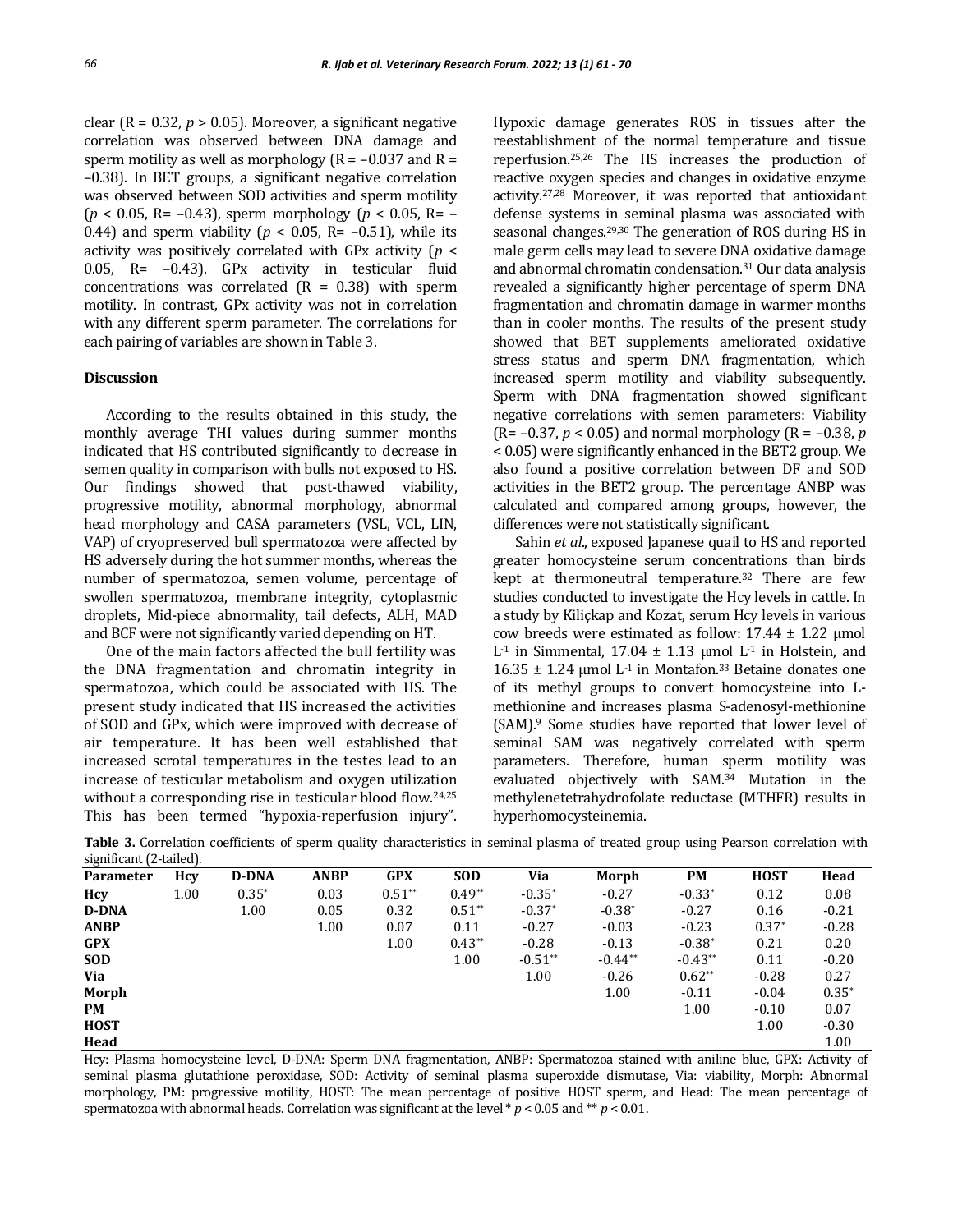It has been shown that severe MTHFR deficiency in human subsequently leads to production of toxic reactive oxygen metabolites and abnormal spermatogenesis in male that led to homocysteine-mediated DNA damage.<sup>35</sup> It also affected the oxidative status of the reproductive tissue, since homocysteine could mediate DNA damage in spermatozoa.<sup>36</sup>

In the present study, BET supplements improved most important parameters of sperm. However, the differences between all measured parameters were significant only for sperm motility and viability. Consequently, the osmotic properties of betaine had the potential to improve animal performance against HS via preventing increase in vascular permeability and consequent loss of blood plasma water, reduction of epidermal dehydration in animals that sweat under HS affecting and preserving kidney function. Moreover, BET could ameliorate thermal damage to cells by reduction of intracellular energy depletion and protein denaturation.<sup>12</sup> It is possible that the osmolar effects of betaine might be diminished during HS. Further, its effects on the methionine cycle became more critical. The BET acts as enzymatic substrates, cosubstrates and co-factors that ultimately lead to improved methyl transfer and reduction in homocysteine levels. Based on previous studies, many of the treatments with improved methionine cycle functionality showed promising effect on improving animal reproductive performance.<sup>16</sup> Dietary supplementation with betaine has been shown to improve reproductive characteristics in mice, $7$  bucks, $13$ boar,<sup>14</sup> and sows.<sup>16</sup> under HS conditions. It was reported that treatment with betaine significantly improved sperm motility and concentration and decreased lipid peroxidation products in ethanol-induced oxidative stress of rat testes. Furthermore, the plasma total homocysteine (tHcy) reduction also was shown to affect on betaine as a homocysteine-lowering therapy, antioxidant and methyl donor.<sup>37</sup> In boars, betaine supplementation reduced serum homocysteine concentrations and tended to increase total sperm production in the summer months,<sup>14</sup> which was similar to present study.

Previous findings suggested that increased metabolism after HS might not increase blood flow sufficiently to maintain oxygen consumption  $(VO<sub>2</sub>$  or volume of oxygen) facing reduced oxygen, and might become hypoxic. Hypoxia induces cell cycle arrest, oxidative damage to DNA and apoptosis. The increase of ROS following hypoxia has been extensively documented. Moreover, it has been identified as one of the major risk factors which were affected fertilizing potential of spermatozoa. Seminal plasma contains enzymatic ROS scavengers such as superoxide dismutase, glutathione reductase, glutathione peroxidase, glutathione S-transferase and heme oxygenase.31,37,38 Lipids were largely responsible for membrane structure and fluidity and the and the changes associated with the sperm capacitation process. <sup>39</sup> It has

shown that excessive levels of ROS were highly disruptive for sperm function both *in vivo* and in vitro in a dose- and time dependent manner.<sup>31</sup> These effects of BET were suggested to have an impact on the modifications of plasma membrane and intracellular ionic homeostasis.<sup>12</sup> Previous studies found that the antioxidant capacity of betaine enabled it to scavenge free radicals and protect cells from damage in rats.<sup>28</sup> Antioxidant and methyl donor abilities of betaine in oxidative stress in the rat testes showed significantly improved preservation of antioxidant enzymes and its potential to ameliorate the adverse effect of oxidative stress on sperm parameter.<sup>37</sup>

The beneficial effects of betaine on antioxidant enzyme activities were also identified in the present study showing that there were significant decrease in seminal plasma SOD, GPX activity in bulls treated with betaine compared to the controls during HS. It was reported that dietary betaine supplementation was capable of acting as an organic osmolyte or a methyl donor that could improve stress-induced lipid peroxidation.<sup>40</sup> Betaine is reported to contribute to the detrimental effects of structural interactions with membrane lipids.<sup>41</sup> In the present study, GPX activity was decreased in both treated groups, however, the effect of lower doses of BET was not different on the level of SOD activity. The level of activities of antioxidant enzymes (GPx and SOD) were significantly increased in seminal plasma in bull with elevated plasma homocysteine level particularly during hot summer days as well as increased DNA fragmentation rates in the spermatozoa. The activity of GPx and SOD in control group was increased up to  $0.08 \pm 0.00$  mU mL<sup>-1</sup> seminal plasma and  $0.52 \pm 0.01$  U mg<sup>-1</sup> protein in seminal plasma. We observed a strong negative correlation with SOD activity and sperm motility, viability and morphology. In the present study, the GPx activity was correlated with decreased sperm motility.

Based on the present findings and compared to findings of similar studies, betaine was shown to bear positive influence of antioxidant and membranestabilization on stress- or chemical-induced cellular damage in the liver by restoring both non-enzymatic and enzymatic antioxidants.<sup>42</sup> Significant positive correlations between blood serum SOD and CAT with sperm count and a negative correlation of serum CAT with abnormal morphology and the percentage of dead spermatozoa in both fertile and infertile men were observed.<sup>43</sup>

Contrary to the present study, other study found that no significant differences were observed between immediate and long-term effects of HS considering GPx and SOD activities in epididymal sperm of ram semen.<sup>27</sup> They have hypothesized that GPx was present in the epididymis being oxidized to an inactive state, which became enzymatically active when required and would be faster and more effective than the synthesis of new ones.<sup>44</sup> Recent studies in stallion semen indicated that the specific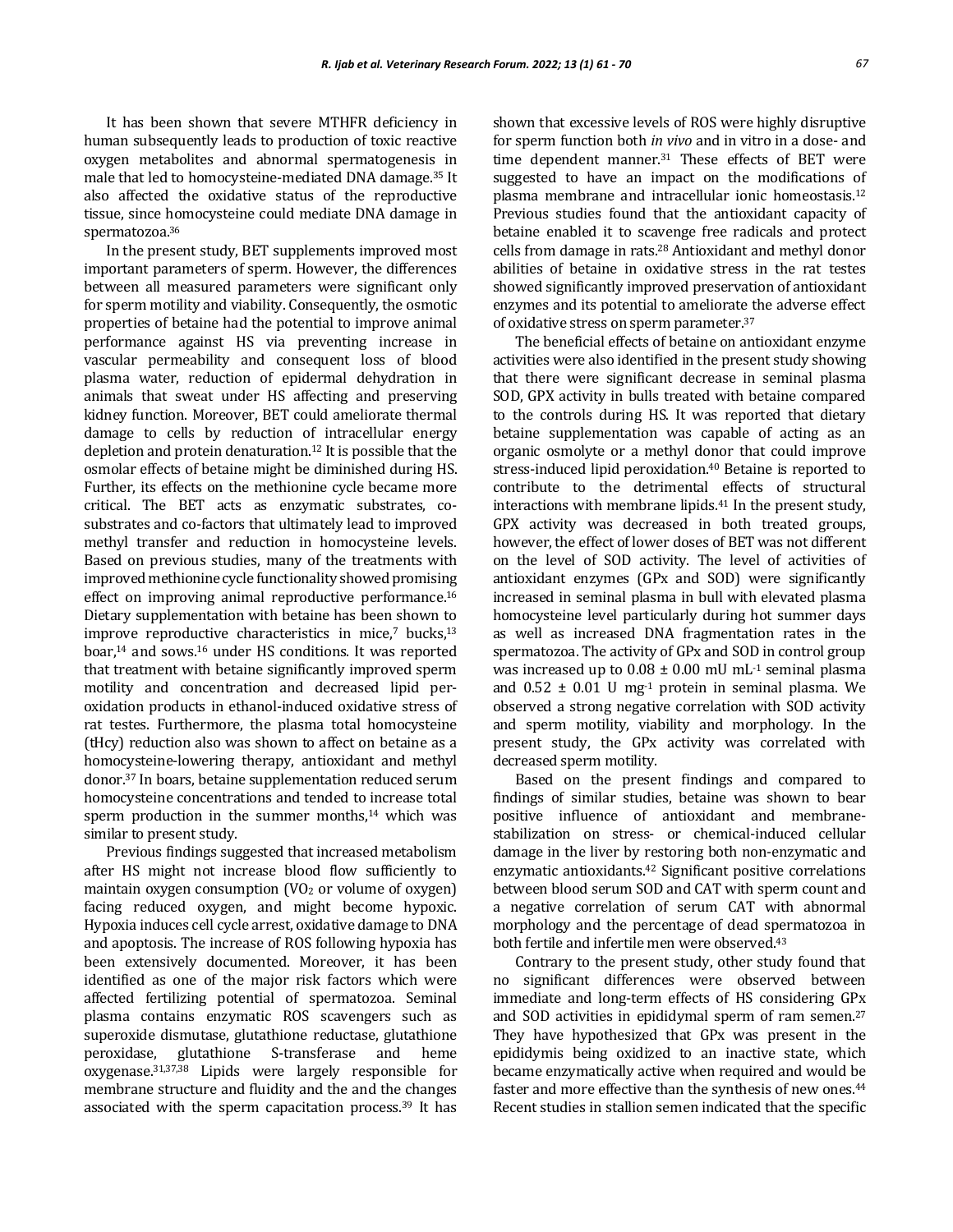activities of CAT, GPX, and GSR were similar between good and poor freezability, and SOD was significantly higher in good freezability ejaculates than in poor.<sup>45</sup> Equal concentrations of SOD, CAT and GPX as simultaneous additives to a stallion semen extender improved preservation of stallion sperm motility and viability during cold storage.<sup>46</sup> Also, positive correlations were found between withstanding oxidative stress during cryopreservation and SOD content in men seminal plasma, which contributes to an increase in the population of viable and rapidly motile spermatozoa after thawing.<sup>47</sup> In Holstein and Jersey bulls, no significant differences were found between GPx and SOD with motility recovery of spermatozoa after thawing.<sup>48</sup> It has also been reported that the seminal activity of SOD was related to total and progressive sperm motilities following cold storage of boar semen. <sup>49</sup>

It could be concluded that daily supplementation of 114 mg BET  $kg<sup>-1</sup>$  of BW betaine during HS decreased plasma homocysteine concentration. Notably, this reduction were associated with lower antioxidant status. Therefore, this finding supported its therapeutic application in the improvement of HS-induced spermatogenesis complications in bulls.

## **Acknowledgments**

We would like to thank the authorities in Iran Simmental Cattle Breeding Center (Amard Dam Tabarestan Company) especially Mr. Heshmat Allah Jamali, CEO of the company. In addition, we sincerely thank the employees of Iran Simmental Cattle Breeding Center, Mr. Masoud Babaei, Mr. Morteza Fani, Mr. Armin Khaki, Mr. Abed Zarghami, and Mr. Adel Alinezhad for their cooperating in semen collection and freezing procedure. The authors would like to thank the Faculty of Veterinary Medicine, Urmia University, Urmia, Iran, for financial support.

## **Conflicts of interest**

None of the authors have any conflicts of interest to declare.

#### **References**

- 1. Armstrong DV. Heat stress interaction with shade and cooling. J Dairy Sci 1994; 77(7): 2044-2050.
- 2. Brito LF, Silva AE, Barbosa RT, et al. Testicular thermoregulation in Bos indicus, crossbred and *Bos taurus* bulls: relationship with scrotal, testicular vascular cone and testicular morphology, and effects on semen quality and sperm production. Theriogenology. 2004 15; 61(2-3): 511-528.
- 3. Fuerst-Waltl B, Schwarzenbacher H, Perner C, et al.

Effects of age and environmental factors on semen production and semen quality of Austrian Simmental bulls. Anim Reprod Sci 2006; 95(1-2): 27-37.

- 4. Taylor JF, Bean B, Marshall CE, et al. Genetic and environmental components of semen production traits of artificial insemination Holstein bulls. J Dairy Sci 1985; 68(10): 2703-2722.
- 5. Collier RJ, Renquist BJ, Xiao Y. A 100-year review: stress physiology including heat stress. J Dairy Sci 2017; 100(12): 10367-10380.
- 6. Lenzi A, Gandini L, Picardo M, et al. Lipoperoxidation damage of spermatozoa polyunsaturated fatty acids (PUFA): scavenger mechanisms and possible scavenger therapies. Front Biosci 2000; 5: E1-E15. doi: 10.2741/lenzi.
- 7. Shadmehr S, Fatemi Tabatabaei SR, Hosseinifar S, et al. Attenuation of heat stress-induced spermatogenesis complications by betaine in mice. Theriogenology 2018; 106: 117-126.
- 8. Rahman MB, Schellander K, Luceño NL, et al. Heat stress responses in spermatozoa: Mechanisms and consequences for cattle fertility. Theriogenology 2018; 113: 102-112.
- 9. Lipiński K, Szramko E, Jeroch H, et al. Effects of betaine on energy utilization in growing pigs-A review. Ann Anim Sci 2012; 12(3): 291-300.
- 10. Liu KS, Pan F, Chen YJ, et al. The influence of sperm DNA damage and semen homocysteine on male infertility. Reprod Dev Med 2017; 1(4): 228-232.
- 11. Rizzo A, Sciorsci RL. Role of homocysteine metabolism in animal reproduction: A review. Res Vet Sci 2019; 122: 29-35.
- 12. Cronjé PB. Heat stress in livestock–the role of the gut in its aetiology and a potential role for betaine in its alleviation. Rec Adv Anim Nutr 2005; 15: 107-122.
- 13. Morsy WA, Hassan RA, Abd El-Lateif AI. Effect of dietary ascorbic acid and betaine supplementation on semen characteristics of rabbit bucks under high ambient temperature. In proceedings: 10<sup>th</sup> World Rabbit Congress. Sharm El- Sheikh, Egypt 2012; 23-27.
- 14. Lugar DW, Gellert T, Proctor J, et al. Effects of supplementation with betaine and superdosed phytase on semen characteristics of boars during and after mild heat stress. Prof Anim Sci 2018; 34(4): 326-338.
- 15.Hall LW, Dunshea FR, Allen JD, et al. Evaluation of dietary betaine in lactating Holstein cows subjected to heat stress. J Dairy Sci 2016; 99(12): 9745-9753.
- 16. Cabezón FA, Schinckel AP, Richert BT, et al. Effect of betaine supplementation during summer on sow lactation and subsequent farrowing performance. Prof Anim Sci 2016; 32(5): 698-706.
- 17.National Research Council (U.S.). Committee on physiological effects of environmental factors on animals. A guide to environmental research on animals. Washington, USA: National Academy of Sciences 1971; 217-228.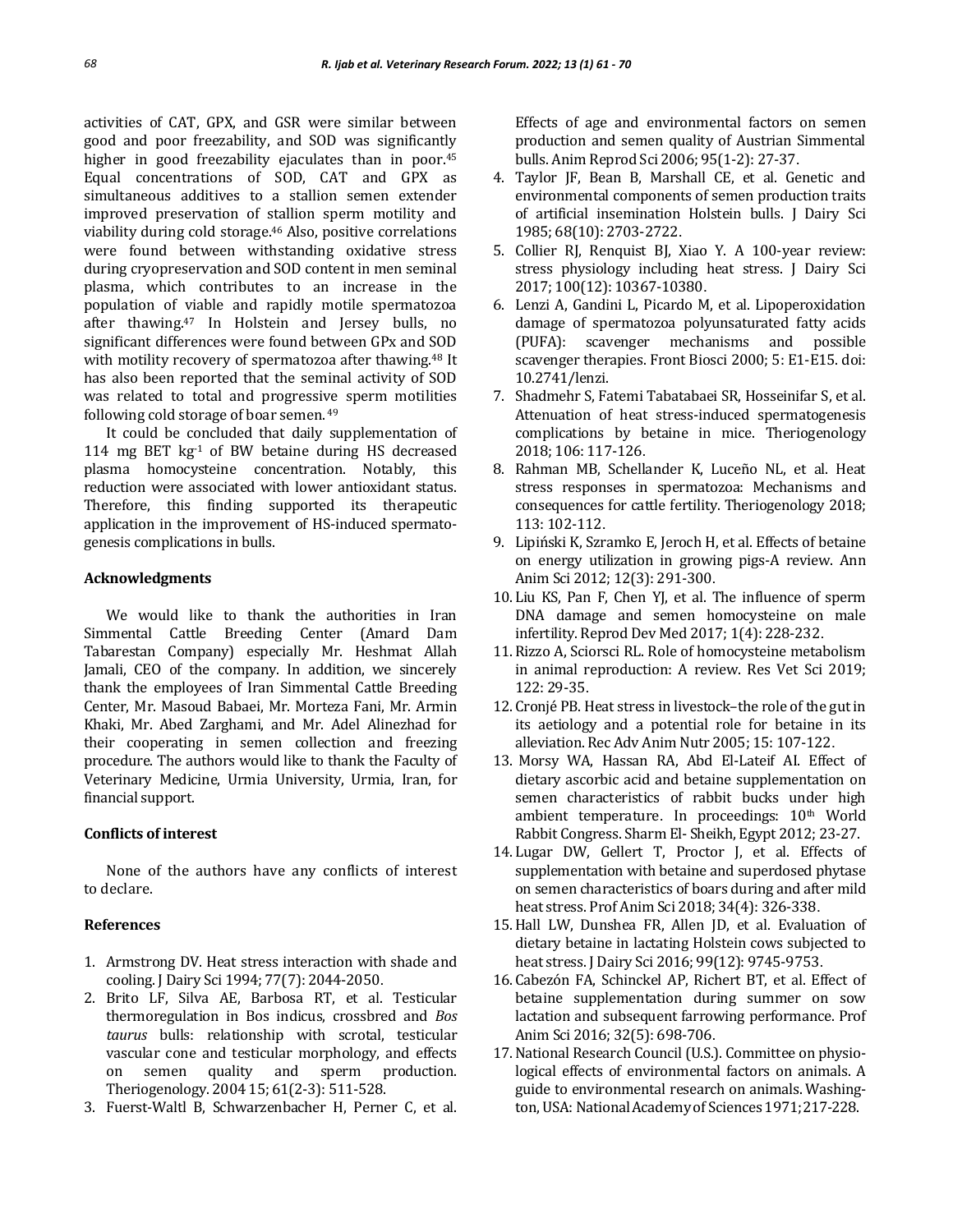- 18. Bohmanova J, Misztal I, Cole JB. Temperature-humidity indices as indicators of milk production losses due to heat stress. J Dairy Sci 2007; 90(4): 1947-56.
- 19. Revell SG, Mrode RA. An osmotic resistance test for bovine semen. Anim Reprod Sci 1994; 36(1-2): 77-86.
- 20. Tamuli MK, Watson PF. Use of a simple staining technique to distinguish acrosomal changes in the live sperm sub-population. Anim Reprod Sci 1994; 35(3-4): 247-254.
- 21. Tvrdá E, Lukáč N, Schneidgenová M, et al. Impact of seminal chemical elements on the oxidative balance in bovine seminal plasma and spermatozoa. J Vet Med 2013; 2013: 125096. doi: 10.1155/2013/125096.
- 22. Tejada RI, Mitchell JC, Norman A, et al. A test for the practical evaluation of male fertility by acridine orange (AO) fluorescence. Fertil Steril 1984; 42(1): 87-91.
- 23.Hofmann N, Hilscher B. Use of aniline blue to assess chromatin condensation in morphologically normal spermatozoa in normal and infertile men. Hum Reprod 1991; 6(7): 979-982.
- 24. Aitken RJ, Roman SD. Antioxidant systems and oxidative stress in the testes. Oxid Med Cell Longev 2008; 1(1): 15-24.
- 25. Reyes JG, Farias JG, Henríquez-Olavarrieta S, et al. The hypoxic testicle: physiology and pathophysiology. Oxid Med Cell Longev 2012; 2012: 929285. doi: 10.1155/ 2012/929285.
- 26.Hou W, Dong Y, Zhang J, et al. Hypoxia‐induced deacetylation is required for tetraploid differentiation in response to testicular ischemia‐reperfusion (IR) injury. J Androl 2012; 33(6): 1379-1386.
- 27.Hamilton TR, Mendes CM, de Castro LS, et al. Evaluation of lasting effects of heat stress on sperm profile and oxidative status of ram semen and epididymal sperm. Oxid Med Cell Longev 2016; 2016: 1687675. doi: 10.1155/2016/1687657.
- 28. Rao M, Zhao XL, Yang J, et al. Effect of transient scrotal hyperthermia on sperm parameters, seminal plasma biochemical markers, and oxidative stress in men. Asian J Androl 2015; 17(4): 668-675.
- 29. Koziorowska-Gilun M, Koziorowski M, Strzezek J, et al. Seasonal changes in antioxidant defence systems in seminal plasma and fluids of the boar reproductive tract. Reprod Biol 2011; 11(1): 37-47.
- 30.Nichi M, Bols PEJ, Züge RM, et al. Seasonal variation in semen quality in Bos indicus and Bos taurus bulls raised under tropical conditions. Theriogenology. 2006; 66(4): 822-828.
- 31. Agarwal A, Virk G, Ong C, et al. Effect of oxidative stress on male reproduction. World J Mens Health 2014; 32(1): 1-17.
- 32. Sahin K, Onderci M, Sahin N, et al. Dietary vitamin C and folic acid supplementation ameliorates the detrimental effects of heat stress in Japanese quail. J Nutr 2003; 133(6): 1882-1886.
- 33.Kiliçkap A, Kozat S. Research of serum homocysteine levels in healthy cows. J Vet Sci Anim Husb 2017; 5(1): 103.
- 34. Zalata A, El-Baz A, Othman G, et al. Seminal plasma Sadenosylmethionine and S-adenosylhomocysteine associations in infertile men. Hum Androl 2011; 1(3): 103-107.
- 35. Montjean D, Benkhalifa M, Dessolle L, et al. Polymorphisms in MTHFR and MTRR genes associated with blood plasma homocysteine concentration and sperm counts. Fertil Steril 2011; 95(2): 635-640.
- 36. Forges T, Monnier-Barbarino P, Alberto JM, et al. Impact of folate and homocysteine metabolism on human reproductive health. Hum Reprod Update 2007; 13(3): 225-238.
- 37.Alirezaei M, Jelodar G, Ghayemi Z. Antioxidant defense of betaine against oxidative stress induced by ethanol in the rat testes. Int J Pept Res Ther 2012; 18(3): 239-247.
- 38. Khaki A, Araghi A, Nourian A, et al. Evaluating the potential relationship between the semen quality parameters and serum catalase, superoxide dismutase, and glutathione peroxidase in Bulls. Caspian J Reprod Med 2018; 4(2): 1-9.
- 39. Tapia JA, Macias‐Garcia B, Miro‐Moran A, et al. The membrane of the mammalian spermatozoa: much more than an inert envelope. Reprod Domest Anim 2012; 47(Suppl 3): 65-75.
- 40. Go EK, Jung KJ, Kim JM, et al. Betaine modulates agerelated NF-κB by thiol-enhancing action. Biol Pharm Bull 2007; 30(12): 2244-2249.
- 41. Balkan J, Oztezcan S, Küçük M, et al. The effect of betaine treatment on triglyceride levels and oxidative stress in the liver of ethanol-treated guinea pigs. Exp Toxicol Pathol 2004; 55(6): 505-509.
- 42. Erman F, Balkan J, Cevikbaş U, et al. Betaine or taurine administration prevents fibrosis and lipid peroxidation induced by rat liver by ethanol plus carbon tetrachloride intoxication. Amino Acids 2004; 27(2): 199-205.
- 43. Shamsi MB, Venkatesh S, Kumar R, et al. Antioxidant levels in blood and seminal plasma and their impact on sperm parameters in infertile men. Indian J Biochem Biophys 2010; 47(1): 38-43.
- 44.Halliwell B, Gutteridge JMC. Free radicals in biology and medicine. Oxford, UK: Oxford University Press 2015; 100-113.
- 45. Papas M, Catalán J, Fernandez-Fuertes B, et al. Specific activity of superoxide dismutase in stallion seminal plasma is related to sperm cryotolerance. Antioxidants (Basel)2019; 8(11): 539. doi:10.3390/antiox8110539.
- 46. Del Prete C, Stout T, Montagnaro S, et al. Combined addition of superoxide dismutase, catalase and glutathione peroxidase improves quality of cooled stored stallion semen. Anim Reprod Sci 2019; 210: